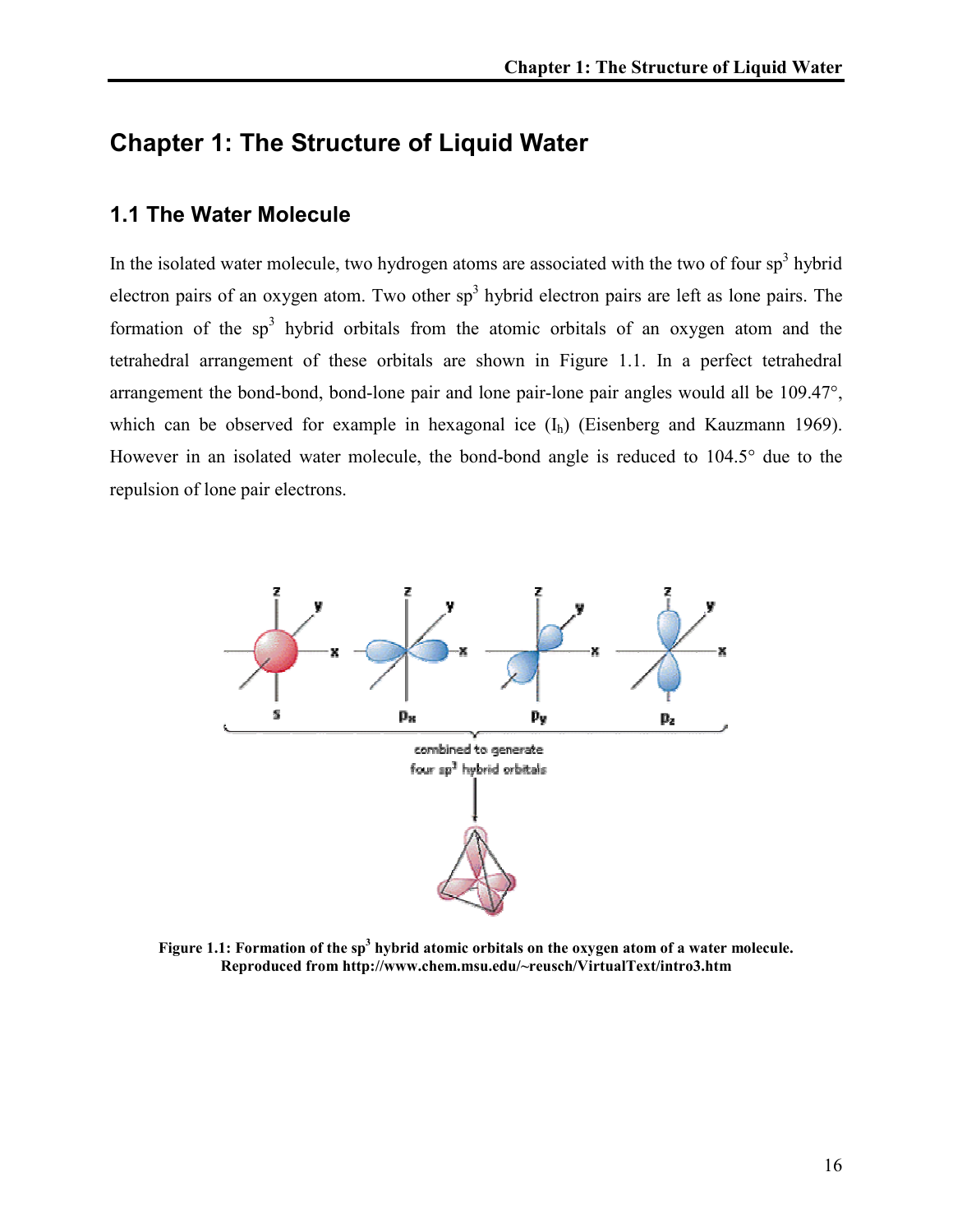The O-H bonds in a water molecule have a polar character. This is because the oxygen atom has a higher electronegativity ( $\chi$ <sup>O</sup> = 3.5) than the hydrogen atom ( $\chi$ <sup>H</sup> = 2.2). As a result, negative partial charging of the oxygen atom and positive partial charging of the hydrogen atoms occurs. This partial charging is important for the hydrogen



Figure 1.2: The O-H bond length and the H-O-H bond angle in a water molecule:  $R = 0.9584 \text{ Å}$  q = 104°27'.

bonding of water molecules. Besides the electrostatic contribution, there are other contributions to the hydrogen bonding. These are the contribution from the molecular orbital interactions, and the contribution from the delocalization of the proton in the double minimum potential well of an H-bond.

Two important features of the hydrogen bond are that it possesses direction and linearity. By convention the direction of the H-bond is from the shorter covalent bond to the lone pairs of neighbouring oxygen atom (O-H ⋅⋅⋅⋅ O). This means the oxygen atoms act as H-bond acceptor with their lone pairs and the H atoms act as H-bond donors with their partial positive charges  $(\delta^+)$ . Accordingly, the O-H hydrogen atom of a covalent bond is donated to the oxygen atom of another water molecule, in forming an H-bond. The linearity of the H-bond means that the hydrogen atom generally lies on the same line that connects two oxygen atoms. Therefore, the O-H⋅⋅⋅O bond angle is 180° in an ideal H-bond having symmetric double minimum potential.

The strength of an H-bond varies in a wide range for different interacting molecules (e.g. HF, HBr, NH3 ) and in different environments. The zero point corrected H-bond energy  $(E_H)$  in the **water dimer** is 4.85 kcal/mole (Keutsch and Saykally 2001) and the length of the O- H $\cdot\cdot\cdot$ O distance is 2.952 Å. In liquid water, the H-bond energy may vary according to the interpretation of the H-bonding





interaction. Several factors that are considered are the orientation and position of other H-bonded and non-bonded molecules around the central one, and the cooperative effects associated with the coordination of H-bonding molecules (Frank 1958; Nemethy and Scheraga 1962). In addition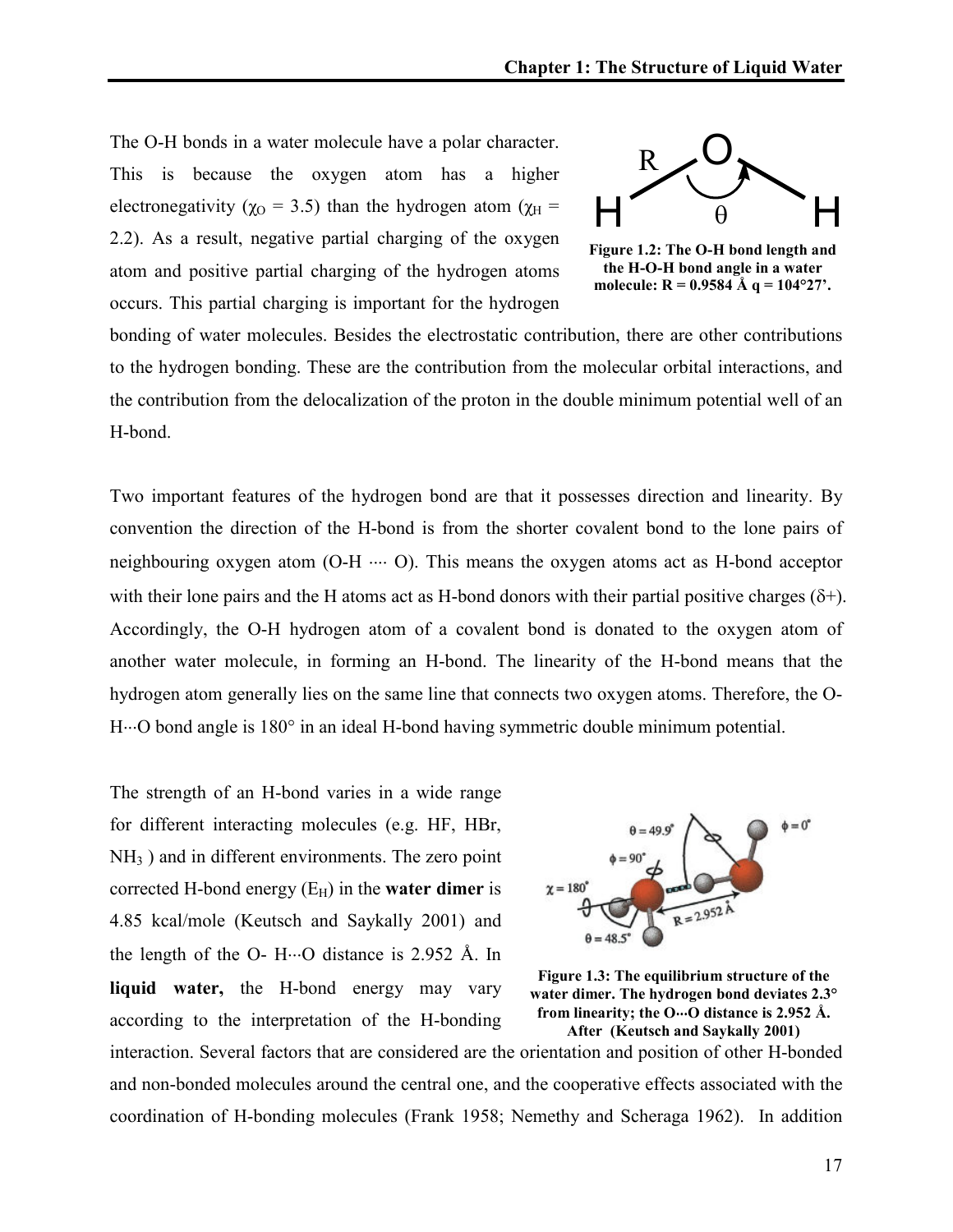both the bond length and the bond angle vary slightly with temperature (Eisenberg and Kauzmann 1969; Dougherty and Howard 1998). The H-bond strength in liquid water is calculated to be 1.32 kcal/mole by Nemethy and Scheraga(Nemethy and Scheraga 1962).

## 1.2 The Structure of Liquid Water

The structure of liquid water and its dynamics are mostly determined by H-bond rearrangement. The unique properties of liquid water such as high melting and boiling points, high specific heat, the density maximum and the negative thermal expansion coefficient is a result of significant hydrogen bonding and the intermittent dynamics of H-bonded network structure (Chaplin 2007); (Stanley, Buldyrev et al. 1998).

According to Eisenberg and Kauzmann (Eisenberg and Kauzmann 1969) water has instantaneous (I), vibrational (V) and diffusional (D) structure corresponding to different time domains of observation (see also Figure 1.4). The orientations of the molecules in the I-structure are the result of random vibrational motions. Averaging the vibrational motions in a short-time scale would lead to a snapshot of tetrahedral arrangement of water molecules. This is called as Vstructure. Waiting for longer times, one obtains the diffusional-averaged D-structure. The Dstructure in ice will be a clearer picture of the tetrahedral arrangement of water molecules. In liquid water, the D- structure will be blurred due to the rapidly diffusing water molecules.

The I-structure of water has been investigated in a recent X-Ray absorption study (XAS) by Wernet et al (Wernet, Nordlund et al. 2004). This method involves the excitation of core electrons of a water molecule to the unoccupied molecular orbitals in the valence shell. The energies required for such excitations are sensitive to the local environments of water molecules within the lifetime of an electronic excitation ( $\leq 10^{-15}$  s). Therefore this method gives information on the instantaneous structuring of water in sub-femtosecond time scales (Chaplin 2007). According to their results, Wernet et al suggested that 80 % of the water molecules of ordinary liquid water have one strong bonded O-H group and one weakly bonded O-H group. The remaining 20 % are tetrahedrally coordinated.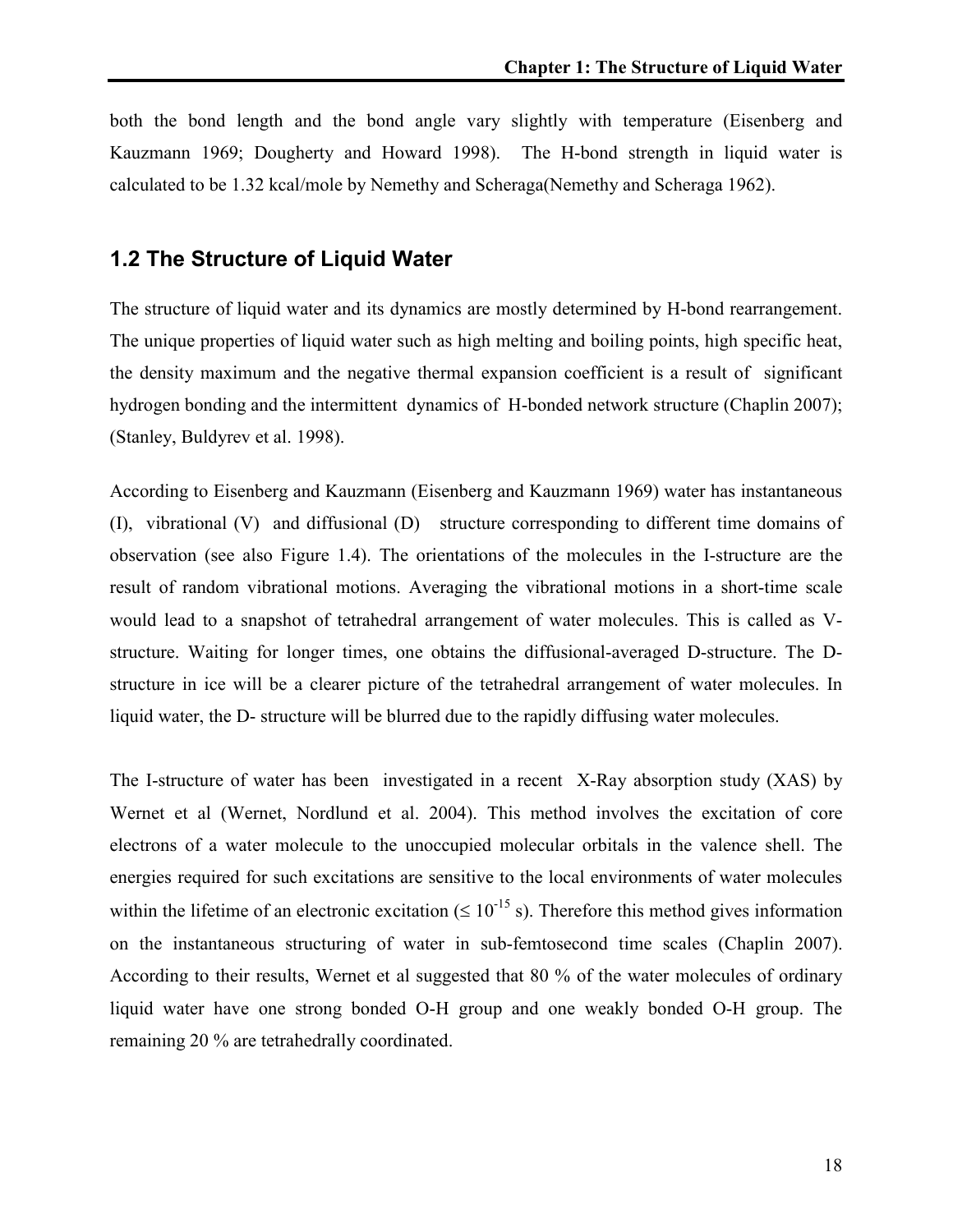

Figure 1.4: The illustration of the instantaneous (I), vibrational (V), and the diffusional (D) structure of ice; and the time scales of molecular processes in ice and liquid water.  $\tau_{\rm D}$  and  $\tau_{\rm v}$  are the periods for molecular displacement and oscillation.  $\tau s$  is the period for an O-H stretching vibration and  $\tau_E$  is the time required for an electron to complete one circuit in the innermost Bohr orbit. The horizontal lines below the time scale show the time intervals for which various experimental techniques have yielded information on ice and water. After (Eisenberg and Kauzmann 1969).

Saykally et al (Smith, Cappa et al. 2004; Smith, Cappa et al. 2006) have also analyzed the spectral features of liquid water near the O (1s) ionization edge (these are being the pre-edge region ( $\sim$  535 eV) and post-edge regions ( $\sim$  541 eV)). They concluded that the large population of broken-donor bonds found by Wernet et al could actually be the distorted H-bonds in the local tetrahedral structure of liquid water. They also presented calculated X-Ray Absorbtion Spectra XAS for 11 molecule clusters and configurations taken from MD simulation with symmetric (SPC/ E) and asymmetric potentials (SAP). These spectra, when compared with the experimental XAS and Raman Spectra, show that the rings and chains model for liquid water suggested by Wernet et al is incompatible.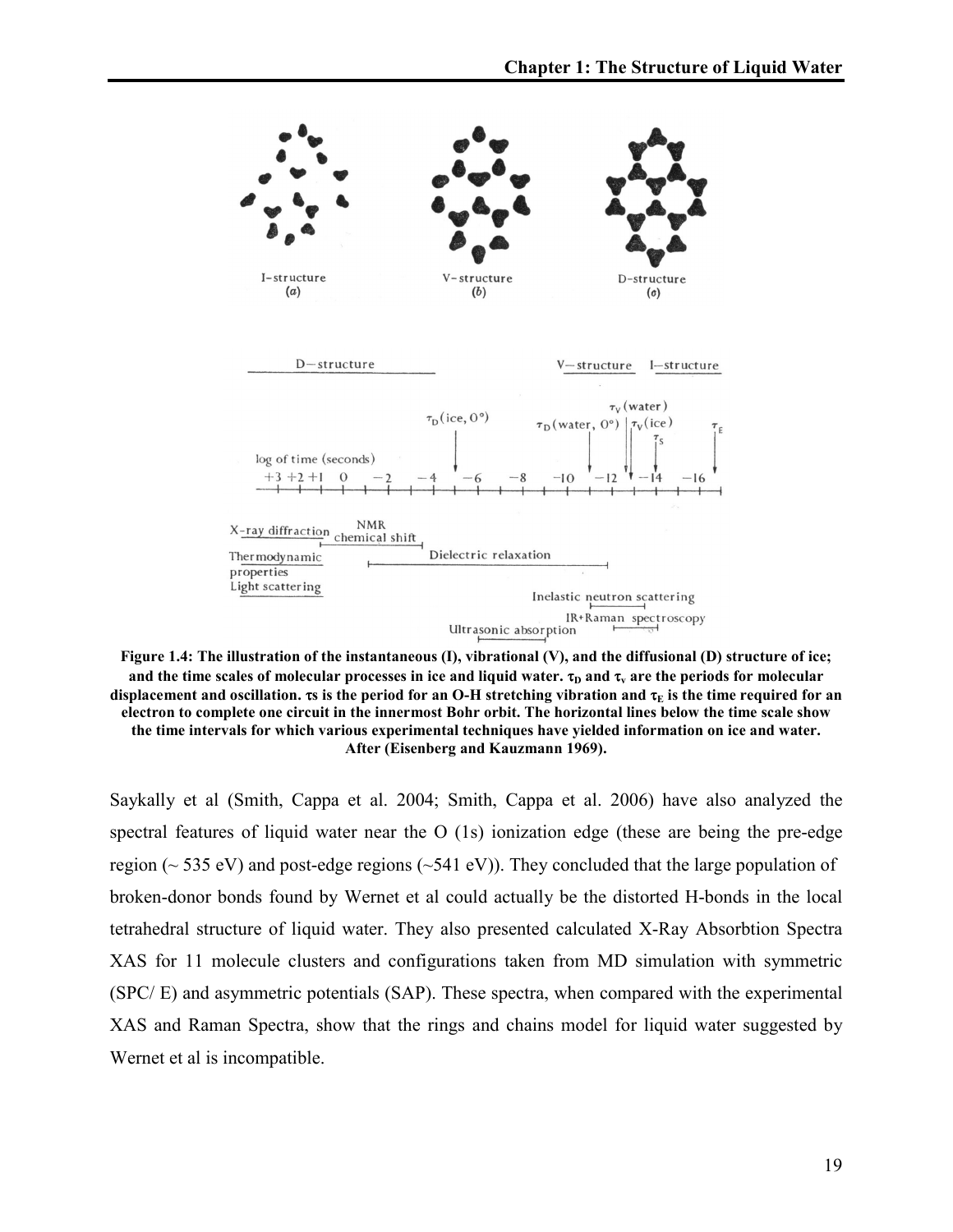

Figure1.5: Average orientations of near neighbour molecules in liquid water. Large local and instantaneous deviations from the above given configuration and a distribution of H-bond angles about the mean value of 180° is noted. After (Narten 1972)

Another recent experimental study on the Istructure of liquid water has been conducted by Compton scattering by Hakala et al (Hakala, Nygard et al. 2006). They have found 3.9 hydrogen bonds  $(R<sub>O-O</sub> < 3.2$ Å) around each water molecules. The  $V$ - structure of liquid water is searched through infrared and Raman spectroscopy (Walrafen 1964; Walrafen 1967; Monosmith and Walrafen 1984; Mizoguchi, Hori et al. 1992; Lock and Bakker 2002), as well with X-ray and neutron scattering experiments(Morgen and Warren 1938; Danford and Levy 1962; Narten and Levy 1969;

Narten 1972; Bosio, Teixeira et al. 1981; Chen, Teixeira et al. 1982; Bellissent-Funel, Teixeira et al. 1987; Bellissent-Funel and Bosio 1995; Soper 2000).

These experiments revealed two important results: The first one is that there is a short range local order around a central molecule in liquid water, which resembles the local tetrahedral structure in ice. One can arrive at this result by comparing the radial distribution functions (rdf) of liquid water and ice, and by noting the match of the peak positions to a large extent.

On the other hand the total match of the diffraction patterns is not 100 %. Particularly the area under the first peak of the radial distribution curves differ in liquid water and ice. The average number of nearest neighbours calculated from these area for liquid water is found to be 4.4, which is larger than four. This result led to the second conclusion that there occur large local and instantaneous deviations from the average tetrahedral orientation in the first coordination shell of liquid water. In addition, the temperature induced Raman isosbestic points and the temperature and pressure induced structural isosbestic points from neutron and X-ray scattering experiments indicate an equilibrium between two different kinds of water species having different coordination environments (Robinson, Cho et al. 1999).

An open discussion that arises on the structure of liquid water is the explanation of apparent number of molecules being larger than four in the first coordination shell. Subject to different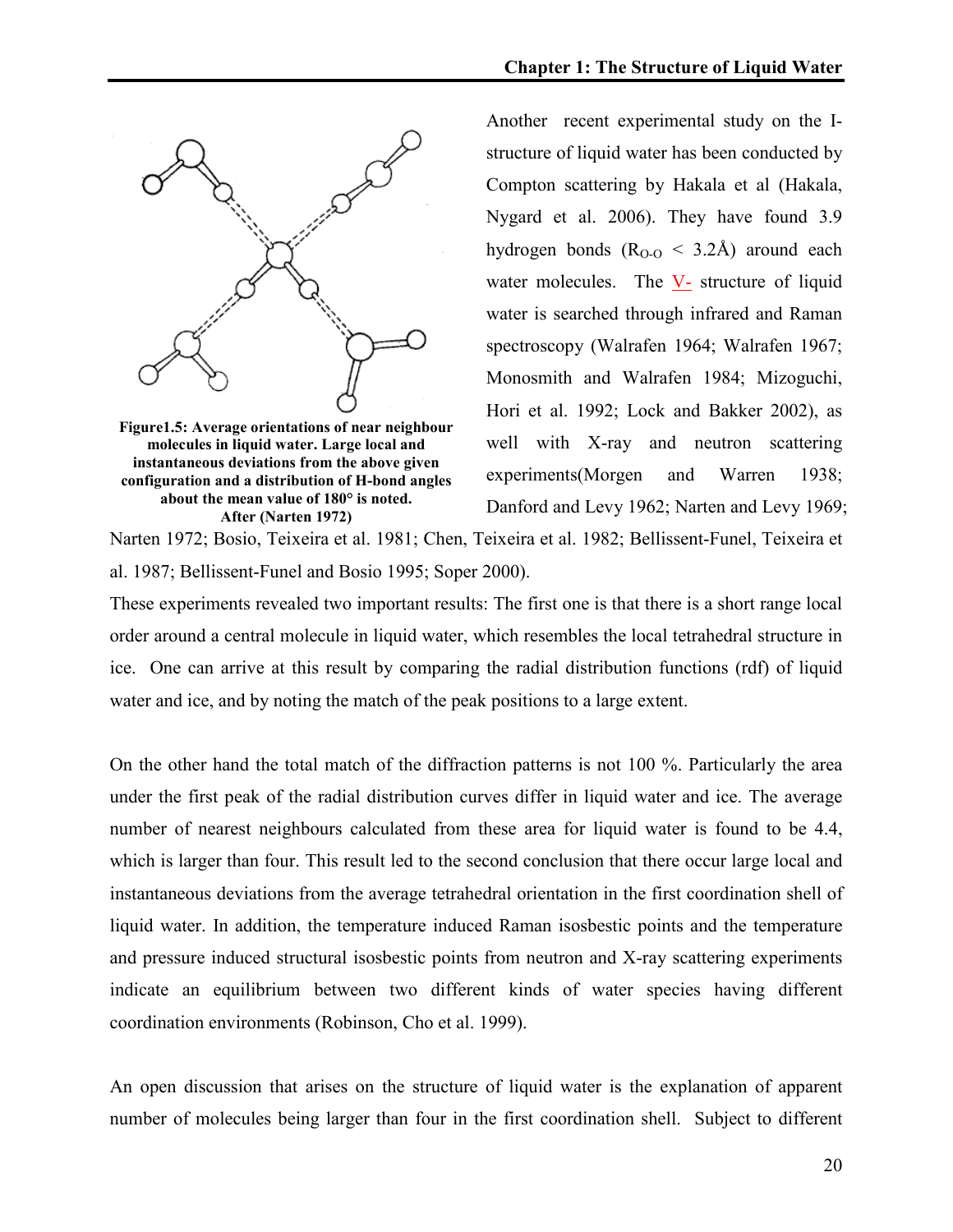points of views, various approaches are developed to describe the dynamics of an apparent fifth water molecule. These approaches led to continuum and mixture models of liquid water which will be discussed in detail in the following sections.

In addition to structural research, the thermodynamic and transport properties of liquid water, which are related to D-structure, have been studied covering a wide range of pressure and temperature(Dorsey 1940; Eisenberg and Kauzmann 1969; Franks 1973; Debenedetti 2003). The relaxation processes related to water dynamics is made known by NMR and dielectric relaxation techniques (Meiboom 1961; Hindman 1974; Price, Ide et al. 1999; Lock and Bakker 2002; Chen, Mallamace et al. 2006). On the other hand several authors formulated thermodynamic potential functions g(T,p) (also called fundamental equation of state) (Feistel, Wagner et al. 2005) and equation of states [such as  $p = p$  ( $p$ , T)] (Jeffery and Austin 1999; Kiseley and Ely 2003) to calculate the thermodynamic properties of liquid water.

Finally the increase of computational power allowed molecular dynamics studies to become popular search tools for the investigation of structure and dynamics of liquid water. A large number of water potentials are developed, which are used to describe the interaction between pairs of water molecules in a molecular dynamics (MD) simulation. Currently, more than 40 water potentials are listed (Chaplin 2007). The commonly used ones are SPC/E, ST2(Stillinger and Rahman 1974) and TIP4P. Valuable information were obtained through MD studies on the H-bond rearrangement, the defect dynamics and the relaxation processes in liquid water (Sciortino, Poole et al. 1990; Geiger and Mausbach 1991; Ohmine and Saito 1999; Paschek and Geiger 1999; Mazza, Giovambattista et al. 2006). Homogeneous nucleation of ice is also simulated to search for the mechanism of ice nucleation in supercooled liquid water(Matsumoto, Saito et al. 2002; Radhakrishnan and Trout 2003; Vrbka and Jungwirth 2006).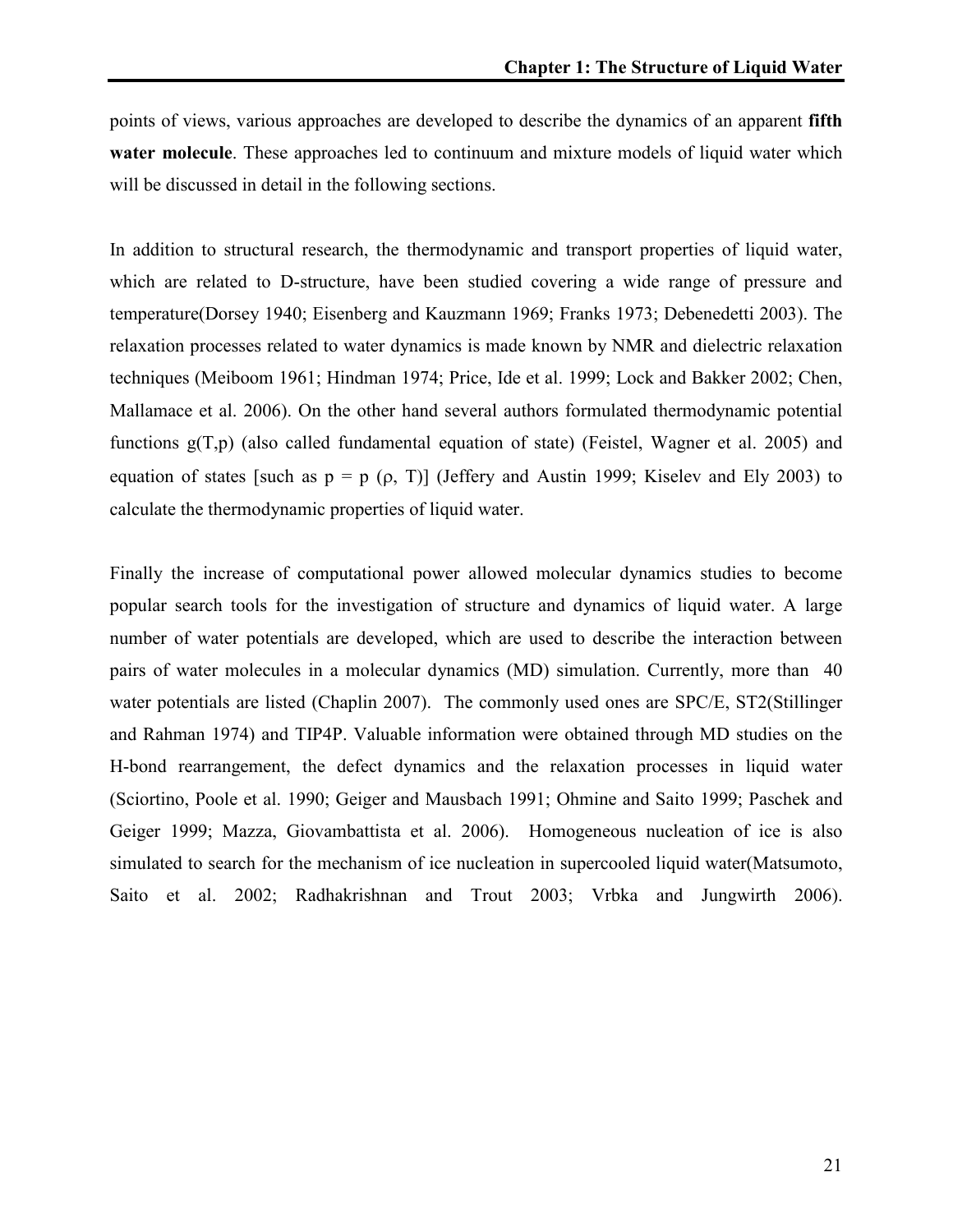### 1.3 The Location and the Dynamics of the Fifth Water Molecule

X-ray diffraction experiments are used to obtain information on the local order of water molecules in liquid water. This information refers not to the instantaneous local ordering, due to relatively long times of probing the molecules in comparison to the timescales of diffusional motion and H-bond network rearrangement. However, it can be related to the vibrational structure by the ergodic hypothesis. This means that the D-structure is taken as the space average of all local V-structures that are simultaneously present in the liquid. In this way, the radial distribution function for water is treated as an average of radial distribution functions for several V-structures. The average number of nearest neighbours can be calculated from the area under the first peak of radial distribution curve. This gives a number gradually changing from 4.4 to 4.9 with the increase of temperature from 1.5 to 83 °C (Eisenberg and Kauzmann 1969).

Some important information that is revealed by the X-ray diffraction experiments are:

- 1. At room temperature the local order in liquid water does not extend beyond the second coordination shell of neighbouring molecules.
- 2. The radial distribution functions change gradually with temperature. With the increase of temperature the short range order extends less far. With decreasing temperature it is extended to somewhat longer ranges. At 200  $^{\circ}C$ ,  $g(R)$  approaches to unity beyond 6 Å. In supercooled liquid water (at  $-25^{\circ}$ C), the characteristic size of correlated regions reaches up to 8 Å (Bosio, Teixeira et al. 1981)
- 3. g(R) vanishes for  $R < 2.5$  Å indicating that the closest approach of molecules is 2.5 Å in liquid water.

The average nearest neighbour number being calculated bigger than 4 is subject to many discussions on the structure of liquid water and the H-bond network arrangement. According to the continuum / distorted H-bond models (Pople 1950), apparent numbers of nearest neighbors greater than four arise from the superposition of the second and third neighbors as a result of bent H-bonds. In the random network models it is assumed that water consists of irregular network of H-bonded molecules that leads to 5- 6- 7– member rings. Similar to bent H-bond model, the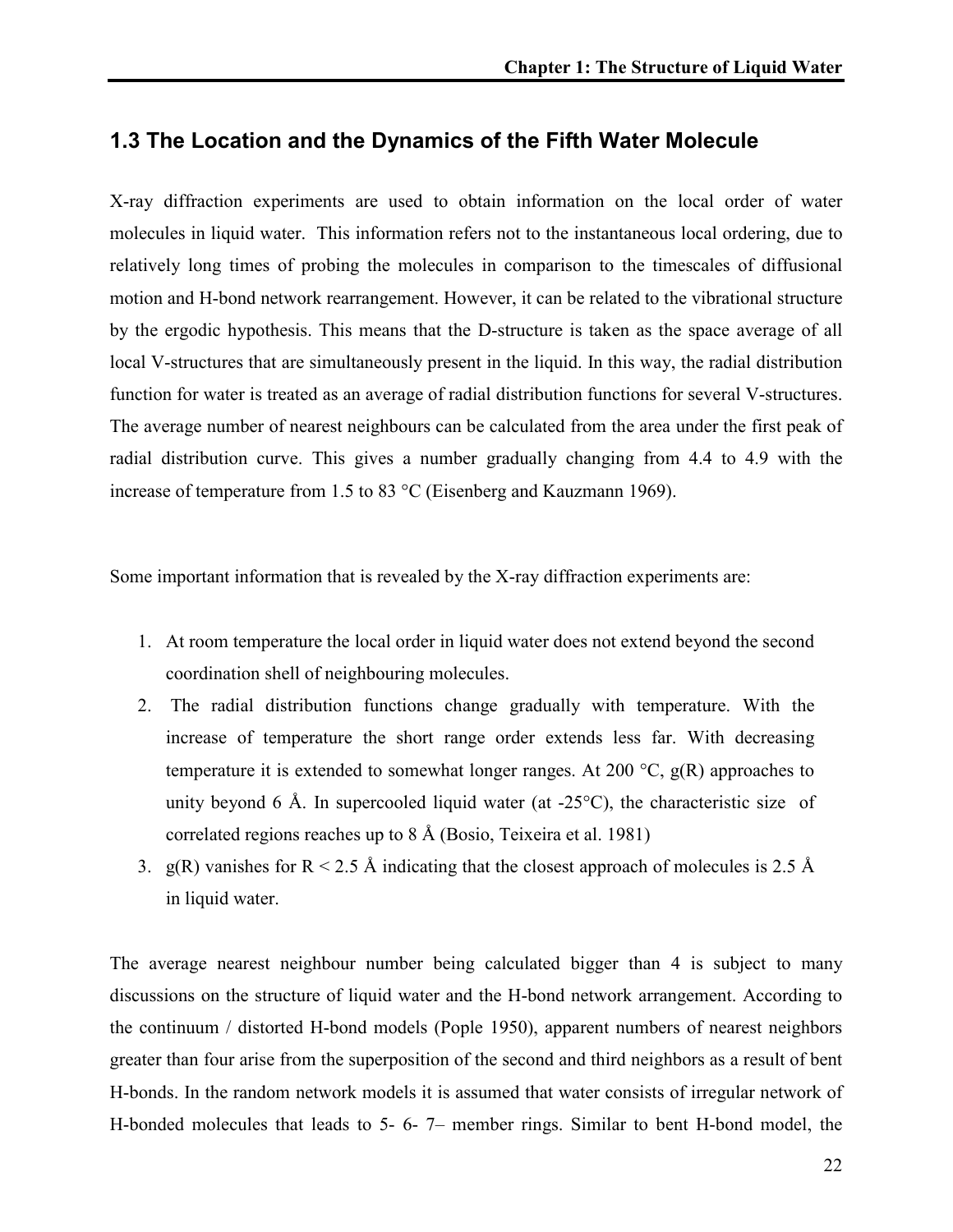superposition of water molecules due to the random arrangement of H-bonded molecules is responsible from the apparent fifth water molecule in the first coordination shell.

The common point of view of continuum and random network models is that the apparent fifth water molecule is a result of superposition and it is not truly described as a different species. In contrast, in the mixture models the fifth water molecule is treated as a distinct water species having different coordination environment. The mixture models -by the use of ergodic hypothesis- can fit calculated radial distribution curves to the experimental results(Danford and Levy 1962).

In a recent article of (Laage and Hynes 2006) the attention is brought once more to the continuum and bifurcated bond models in connection with the dynamics of a fifth neighbour molecule. Laage and Hynes suggested that a second hydration shell molecule acts as a fifth neighbour, in catalysing the H-bond exchange on the central molecule (see also Figure 1.6). They obtained this result from the interpretation of SPC/E-MD simulations. Their result supports the findings of Eaves(Eaves, Loparo et al. 2005) that broken H-bonds are unstable and survive for very short times. However, they were also criticised by Ludwig (Ludwig 2007) pointing out to the possible deficits of using a rigid water potential in explaining such rapidly occurring processes.

Whatever the model concerned, the presence of a fifth water molecule is necessary to be considered in explaining the molecular mechanism of defect formation and H-bond network rearrangement. It seems that the interstitial/mixture models and the random network/continuum models point out to different transient regimes of similar molecular reorientation processes in water. The interstitial models support the idea that broken H-bonds can survive through interstitial molecules before newer bonds are formed. The continuum/distorted bond models suggest that the fifth water molecule forms bifurcated-bonds before an H-bond exchange occurs. The bonds must not be broken before the exchange occurs. In this respect the interstitial models may refer to the more instantaneous step of molecular reorientation, which might not be seen in MD simulations. On the other hand, Formation of a bifurcated bond offers lower energy pathways for H-bond dynamics and molecular reorientations in liquid water. (Ohmine and Saito 1999; Paschek and Geiger 1999)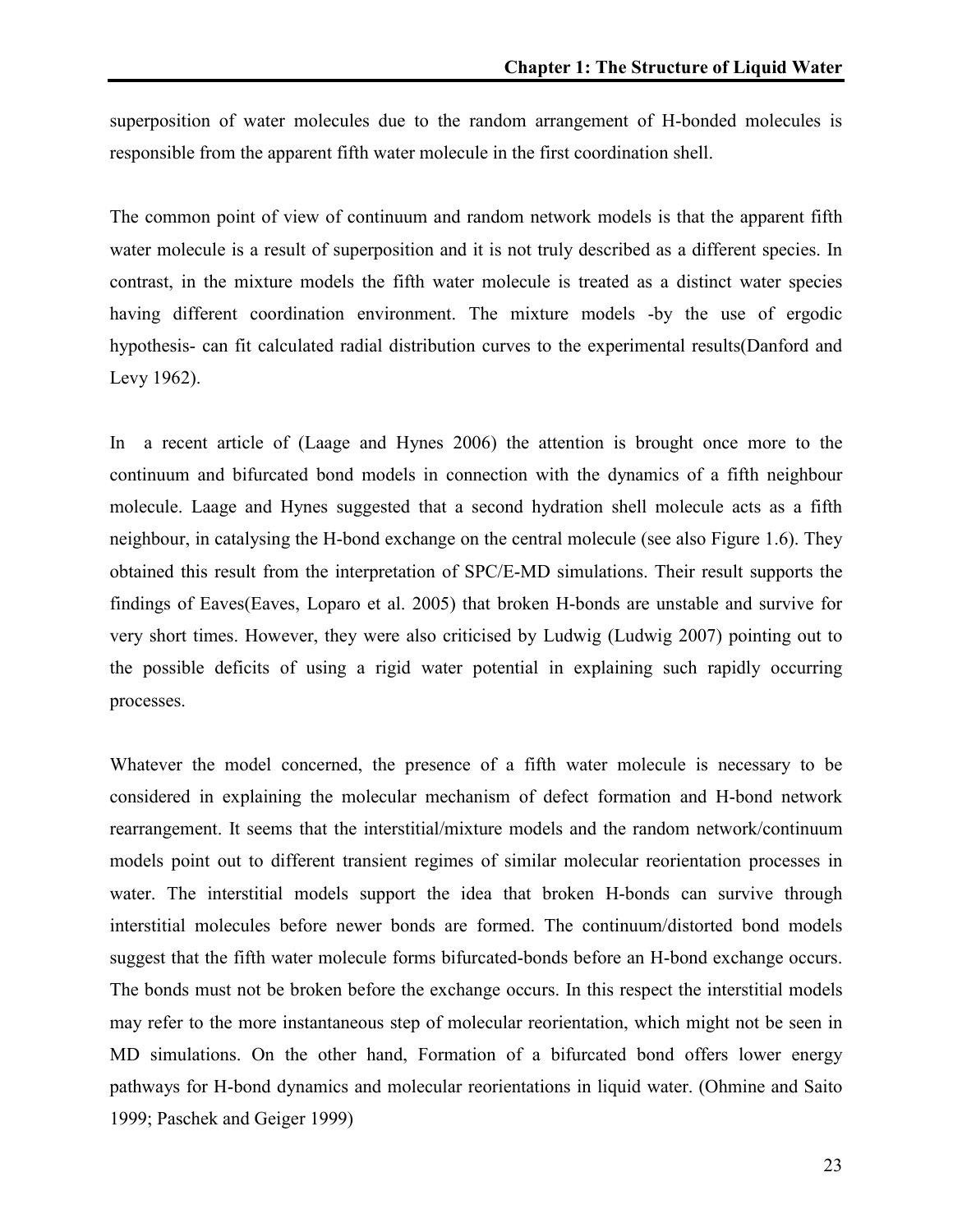

Left: A view of a piece of an ice-I<sub>h</sub>-crystal. Both the chair and boat conformation of oxygen atoms are seen. Right: Formation of five- and seven-member rings by the movements of molecules A and B. As a result, the lattice structure of ice is destroyed. Taken from Rehtanz (2000)(Rehtanz 1999)



The different steps of H-bond exchange mechanism according to Laage and Hynes (2006). The formation of a bifurcated bond between a water molecule and its second hydration shell neighbor is shown in A and B. The network is reconstructed in C with the exchange of first and second coordination shell neighbors.



A: Typical tetrahedral arrangement of a water molecule with linear H-bonds to four neighbours. B: In a bifurcated arrangement, one linear H-bond is replaced by two weaker H-bonds in the presence of an extra molecule giving an over coordinated configuration. (Five neighbors) Taken from Ludwig (2007)(Ludwig 2007).

Figure 1.6: Illustrations of defect formation and molecular reorientation processes in ice and liquid water.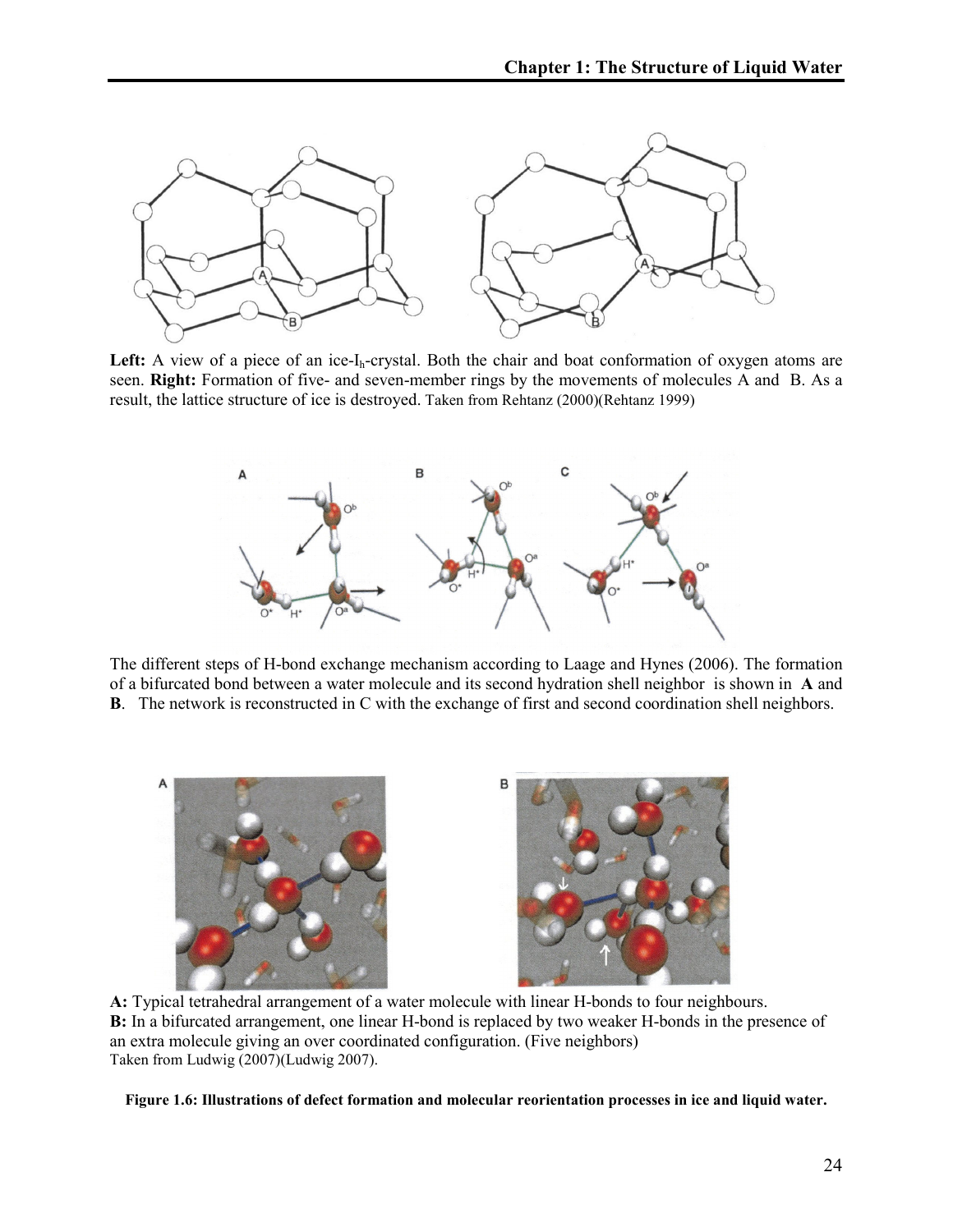### 1.4 Water Models – Historical Development

The evaluation of experimental data on the thermodynamic properties of liquid water and the interpretation of physical properties in relation to its structure require a water model. In this respect, a large number of water models have been introduced until now, which can be separated into two broad categories. These are the (a) distorted hydrogen bond or continuum models and the (b) mixture/interstitial models.

#### 1.4.1 The Continuum Models

The continuum models date back to (Bernal and Fowler 1933). From their X-Ray diffraction data Bernal and Fowler proposed quartz like network structure of tetrahedrally H-bonded water molecules. Pople (Pople 1950) extended the model by introducing "bent" hydrogen bonds. According to Pople, the melting of ice results in bending of the H-bonds instead of being broken.

H-bonds are never broken in the liquid according to the continuum models. In this respect, these models are very close to solid state. The rigidity of these models makes them insufficient to successfully explain all the physical and thermodynamical properties of liquid water. On the other hand the concept of distorted hydrogen bonds is not fully disputed, and often used to explain the several phenomena related to the dynamics of H-bonded systems.

Most modern interpretation of the continuum models were done by Stanley et al (Stanley and Teixeira 1980; Stanley and Blumberg 1983; Blumberg, Stanley et al. 1984; Sciortino, Poole et al. 1990). They proposed that liquid water is composed of a continuous gel-like H-bonded network above its percolation threshold. However, water can not behave like a gel. This is because the Hbonds are being broken and reformed very frequently with a very short characteristic time ( $\tau_{HB} \sim$  $10^{-12}$  s).

Stanley et al also assumed that the four bonded molecules are correlated and tend to come together forming clusters. In this way they were able to explain the reason of density fluctuations in liquid water. Their models can be regarded as mixture models, in line with this idea.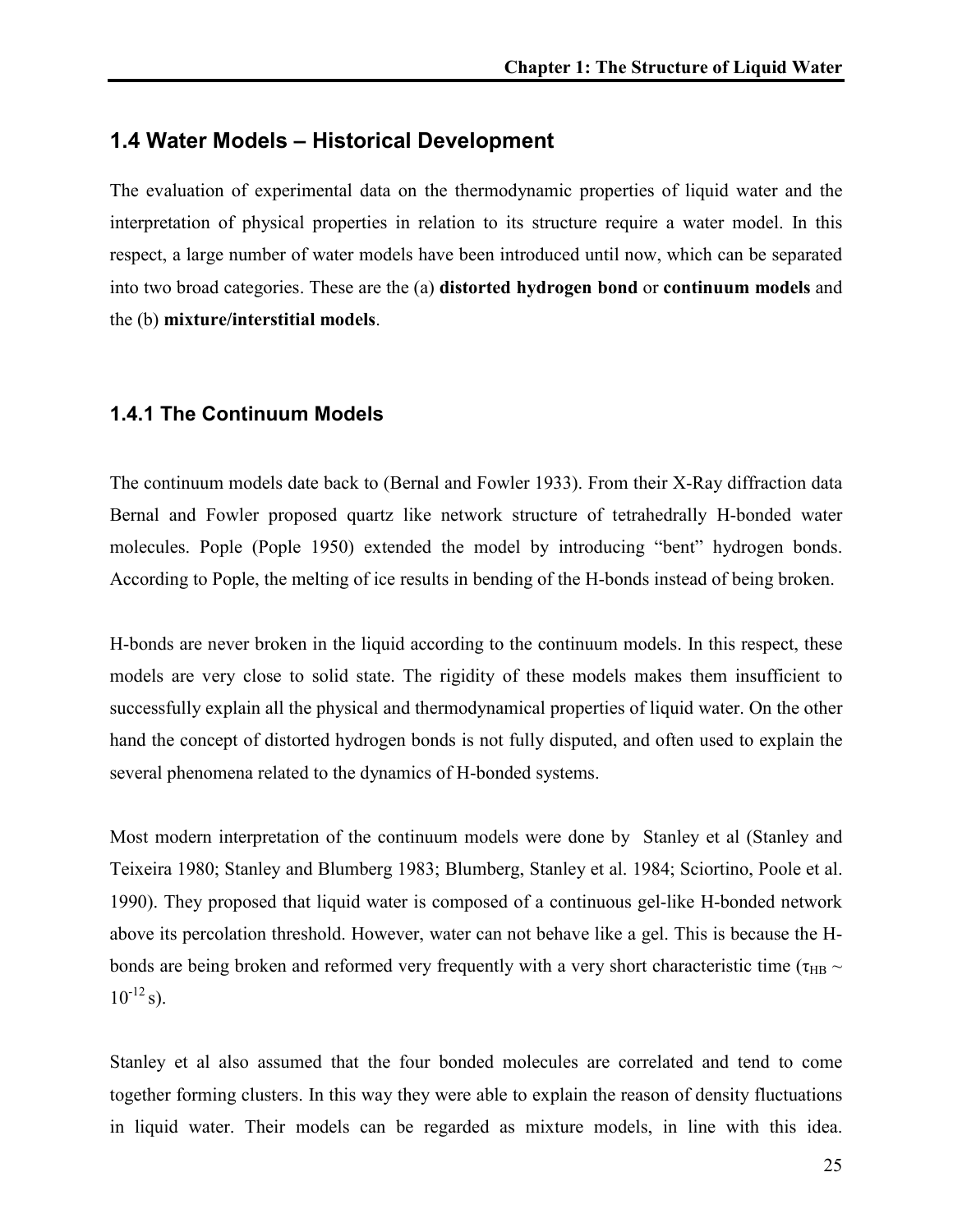Finally (Dougherty and Howard 1998) performed a molecular dynamics study proposing that water structuring prevails different geometries in the random-structural network of liquid water, depending on the temperature. The equilibrium shifts in the dominant structures is attributed to the change of hydrogen bond length and energy as a function of temperature.

#### 1.4.2 The Mixture Models

According to the common point of the view of the mixture models (Franks 1973), water consists of a well-ordered ice-like component and a second component having less order. Since density of liquid water is bigger than that of ice ( $\rho_{liq} > \rho_{ice}$ ), the second component should be "denser" than the bulky component.

 $(H_2O)_b \leftrightarrow (H_2O)_d \qquad \Delta H > 0, \Delta V < 0$ 

The basic distinction between the mixture and continuum models is that the mixture models allow the presence of intact and broken hydrogen bonds(Ludwig 2001). There are different formalisms of the mixture models according to the interpretation of ice-like and dense species.

In the interstitial models, the dense water is described as water molecules being located in the caves of the ice lattice  $(I_h)$  (Samailov 1956). A special case for the interstitial models is the the clathrate hydrate formalism (Frank and Quist 1961), where bulk water is treated to resemble a clathrate network, and the dense water results from water species occupying the cavities of clathrates. The clathrate model worked well in explaining the solvation of hydrocarbons, which are partitioned to make interstitial solutions with bulk water, and regular solutions with dense water. However, it stayed weak at explaining thermodynamical properties of water, one of which is the heat capacity (Franks 1973).

Starting from 1960's statistical thermodynamic calculations had become a popular tool to calculate the physical and thermodynamic properties of liquid water. Some authors suggested that the properties of liquid water can be described by prevailing structures of H-bonded water clusters. Assuming discrete energy levels for each H-bonded species, these authors succeeded to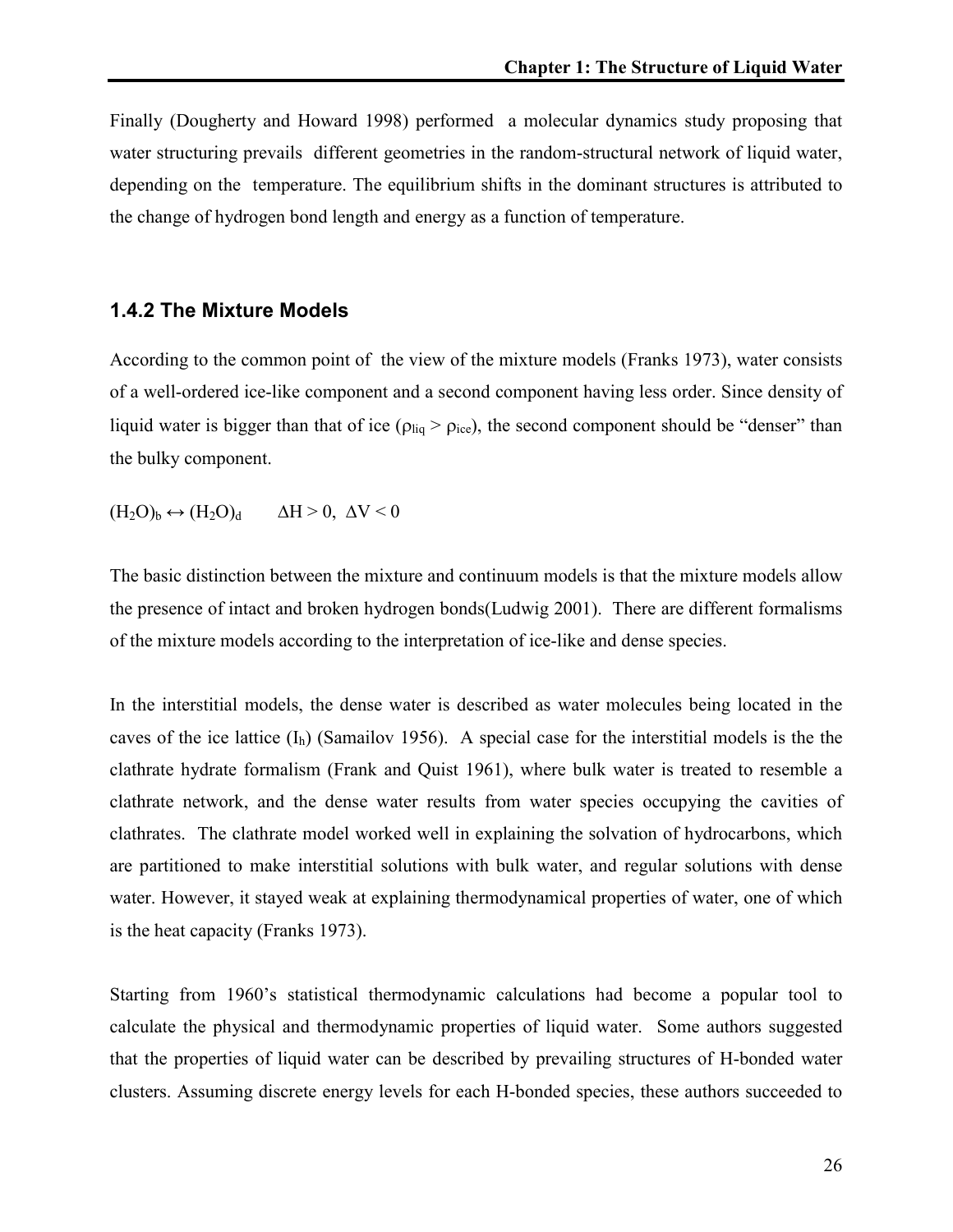calculate the concentration of different H-bonded species and the prevailing structures in liquid water.

The significant structure theory applied to water by (Marchi and Eyring 1964; Jhon, Grosh et al. 1966), the band model of water by (Vand and Senior 1965), the statistical thermodynamic model of Nemethy and Scheraga applied to water(Nemethy and Scheraga 1962), liquid  $D_2O(N$ emethy and Scheraga 1964), aqueous solutions of hydrocarbons(Nemethy and Scheraga 1962), and aqueous solutions of alcohols (Laiken and Nemethy 1970) can be cited as examples to statistical thermodynamic evaluation of mixture models. (Eadie 1971) extended Nemethy and Scheraga's work to the homogeneous ice nucleation in liquid water. He estimated the free energy of ice-germ formation in supercooled liquid water and the surface contribution to this process.

Levine and Perram (Levine and Perram 1968) applied the statistical thermodynamic approach to the continuum model of liquid water. They calculated the fractions of 1-, 2-,3-, 4- bonded and non-bonded water species, without making a priori assumption on the formation of clusters.

#### 1.4.3 Nemethy and Scheraga's Statistical Thermodynamic Model

Nemethy and Scheraga's statistical thermodynamic model (Nemethy and Scheraga 1962) is widely quoted among the early mixture models that are used to describe the thermodynamic properties of liquid water. These authors assumed that water is composed of "small, nearspherical" clusters, which mostly have tridymite like or similar structure, and non-bonded water molecules filling in the space between spherical clusters.

According to this scheme, the interior of the clusters contain water molecules having four hydrogen bonds. Three-, two-, and one-hydrogen bonded species can be found on the periphery of the clusters. Finally, the molecules occupying the space between clusters have no-hydrogen bonds. Functional forms were obtained to describe the relative amounts different H-bonded species, by counting and averaging over the clusters in the range between 12 and 150 water molecules.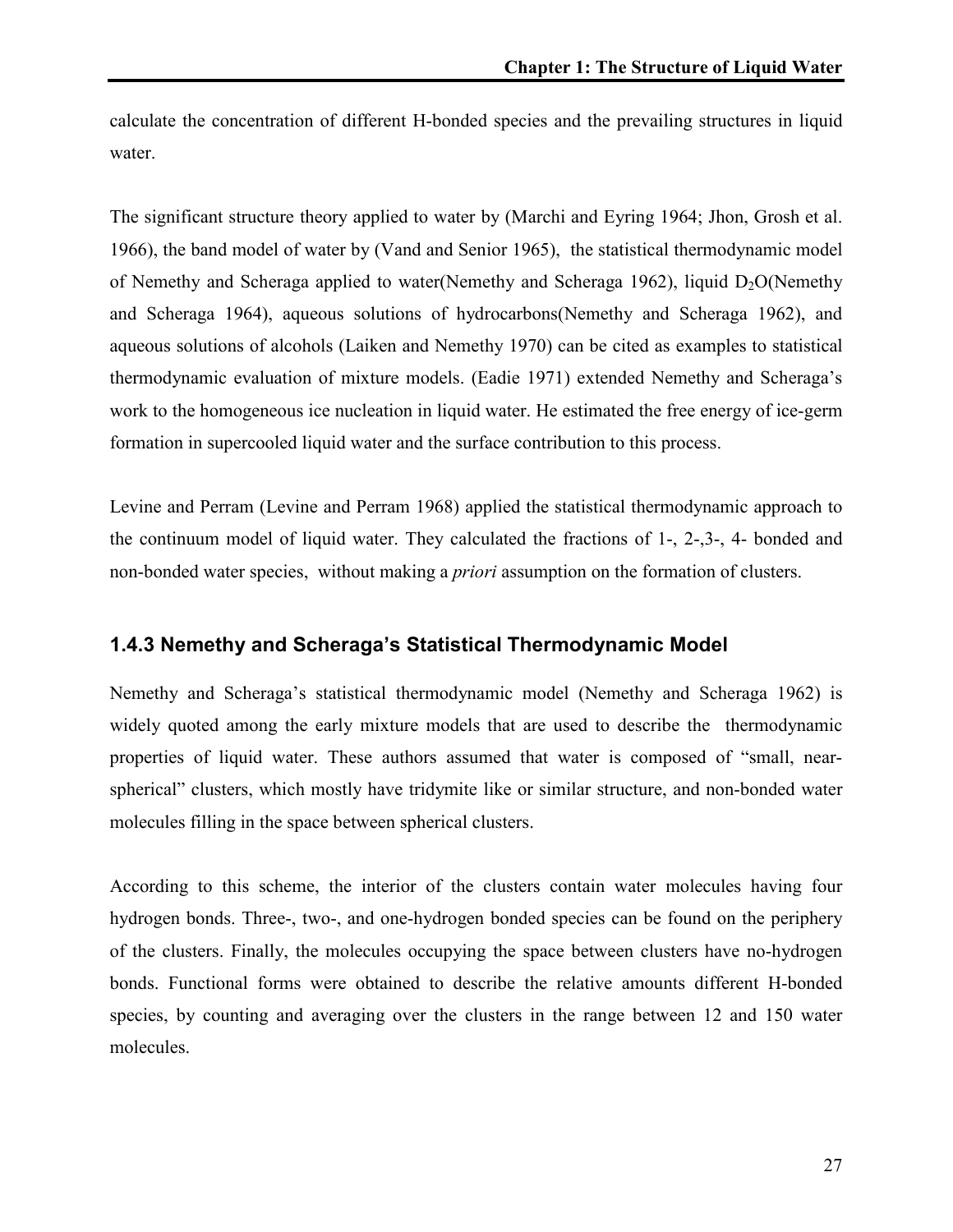Nemethy and Scheraga provided a canonical partition function, to calculate the mole fractions of different H-bonded species and the average cluster size in liquid water. They assumed the energy is partitioned according to the H-bonding state of molecules. Discrete energy levels and equal energy spacing were assumed for the four-, three-, two- , one- hydrogen-bonded, and non-bonded water molecules. The ground state is assigned to the 4-bonded molecules. In addition "cell-type" molecular partition functions for translational, rotational and vibrational motions specific to five different molecular species were introduced. Intermolecular vibrational frequency assignments are made according to the H-bonding state of molecules, and based on the comparison of infrared and Raman spectra of water and ice.

The cluster sizes and mole fractions of the species at different temperatures are found by equating the canonical partition function to the maximum term, and solving for the necessary parameters, which are the size of clusters, the fraction of non-bonded molecules, and fraction of the surface molecules that interact with non-bonded molecules to increase their H-bonding state. The results of Nemethy and Scheraga have shown that the average size of four-bonded clusters in liquid water reach up to 90 near the melting point of ice. These results had also explained the temperature dependence of internal energy, entropy and molar volume with a good match to the experimental results. On the other hand a poor match is obtained for constant volume heat capacity  $c_v$ .

#### 1.4.4 Modern Theories on the Structure of Liquid Water

Both the continuum and the mixture models had been modified and improved constantly to favour the experimental data for the properties of water. At the point that is reached on the knowledge of structure and behaviour of liquid water, there is a continuous transition between the two extremes of continuum and mixture model views (Ludwig 2001). This perceptive is best described by Stanley et al in the following way (Blumberg, Stanley et al. 1984) :

…depending on which question to be asked, either viewpoint can emerge... For example, measurements like neutron scattering experiments, designed to

 $\overline{a}$ 

 $<sup>1</sup>$  All second and higher neighbor interactions, all correlations of the motions of molecules are neglected.</sup>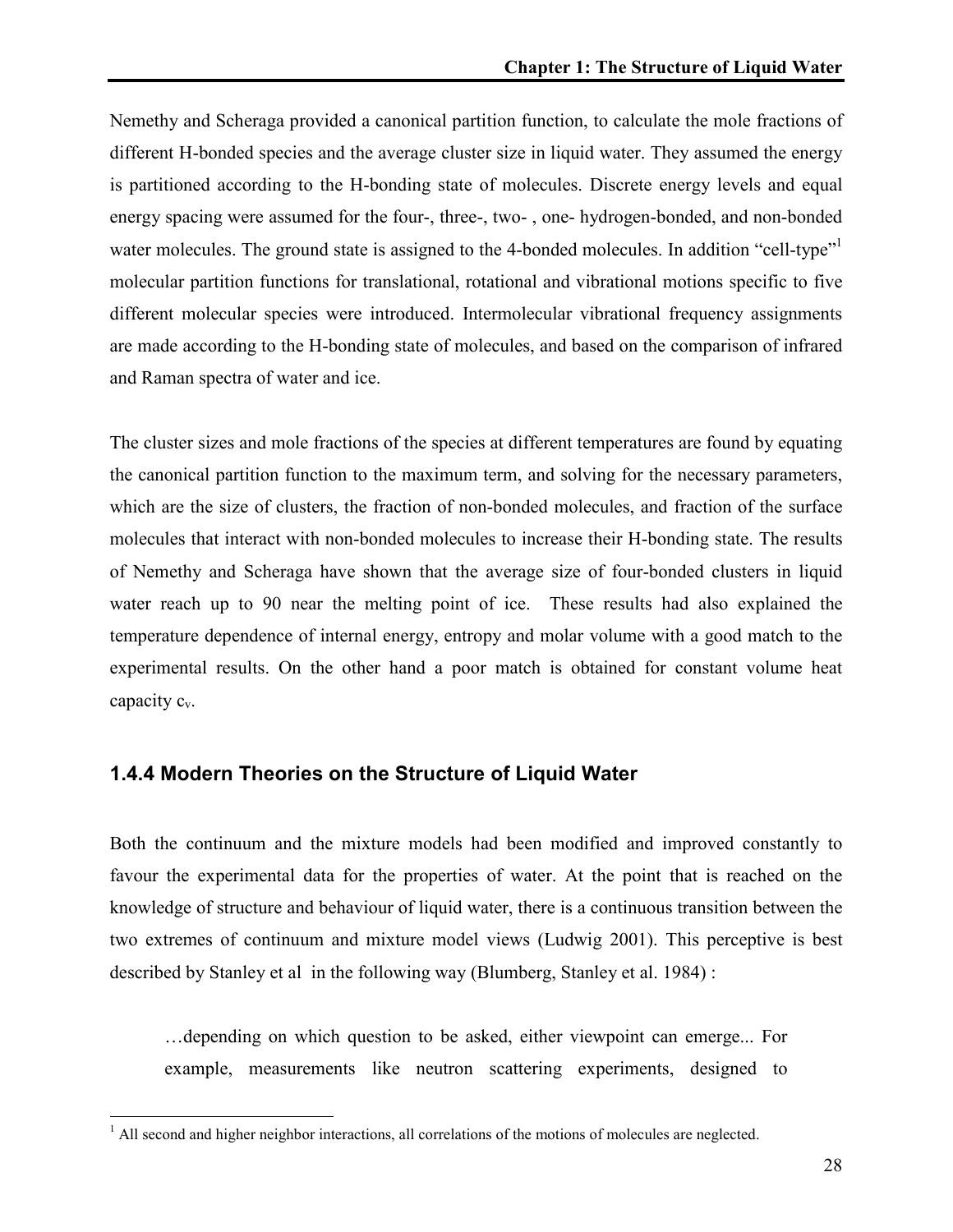investigate the average microscopic structure of liquid water, will favour the continuum picture, whereas the measurement of fluctuation-determined thermodynamic properties like the compressibility or heat capacity will be explained by the presence of structured patches.

With the development of experimental techniques and methodology, it is now possible to collect reliable data on the structure of liquid water, also in the deeply supercooled region (Torre, Bartolini et al. 2004; Chen, Mallamace et al. 2006; Souda 2006). In the light of current experimental data, it is proposed that liquid water consists of low density regions (LDL), where well-ordered, ice-like structure dominates, and high density regions (HDL), which have less ordered structure, mostly having interstitial/fifth water molecules. The presence of these regions with different densities in supercooled liquid water are also revealed by X-Ray and neutron scattering experiments (Mishima, Calvert et al. 1984; Bellissent-Funel, Teixeira et al. 1987; Bellissent-Funel 1998; Robinson, Cho et al. 1999).

Temperature dependent equilibrium exists between LDL and HDL structures. With the effect of decreasing temperature this equilibrium starts to favour the LDL structures. As a result the extent of local order, which arises from highly coordinated water molecules, increases. It is also shown that LDL/HDL equilibrium couples to the dynamics of homogeneous ice nucleation (Kabath, Stöckel et al. 2006).

Besides its structure and thermodynamic properties, another point of interest is the dynamic behaviour of liquid water. Water has anomalous dynamic behaviour, which becomes more significant, particularly in the supercooled region with decreasing temperature. It is first discussed by Speedy and Angell (Speedy and Angell 1976; Angell 1983) that water has a singularity behaviour at a temperature of about  $T_s = -45 \degree C$ . These authors based their reasoning on the observed diverging behaviour of several thermodynamic and transport properties of supercooled liquid water near  $T_s$ . Therefore they proposed that approaching  $T_s$  from the side of supercooled liquid water, water becomes mechanically unstable: Its thermodynamic and transport properties diverge in a power-law behaviour, and become discontinuous at  $T_s$ . Indeed,  $T_s$  is dependent on pressure and there exists a pressure-dependent spinodal line  $T_s$  (P).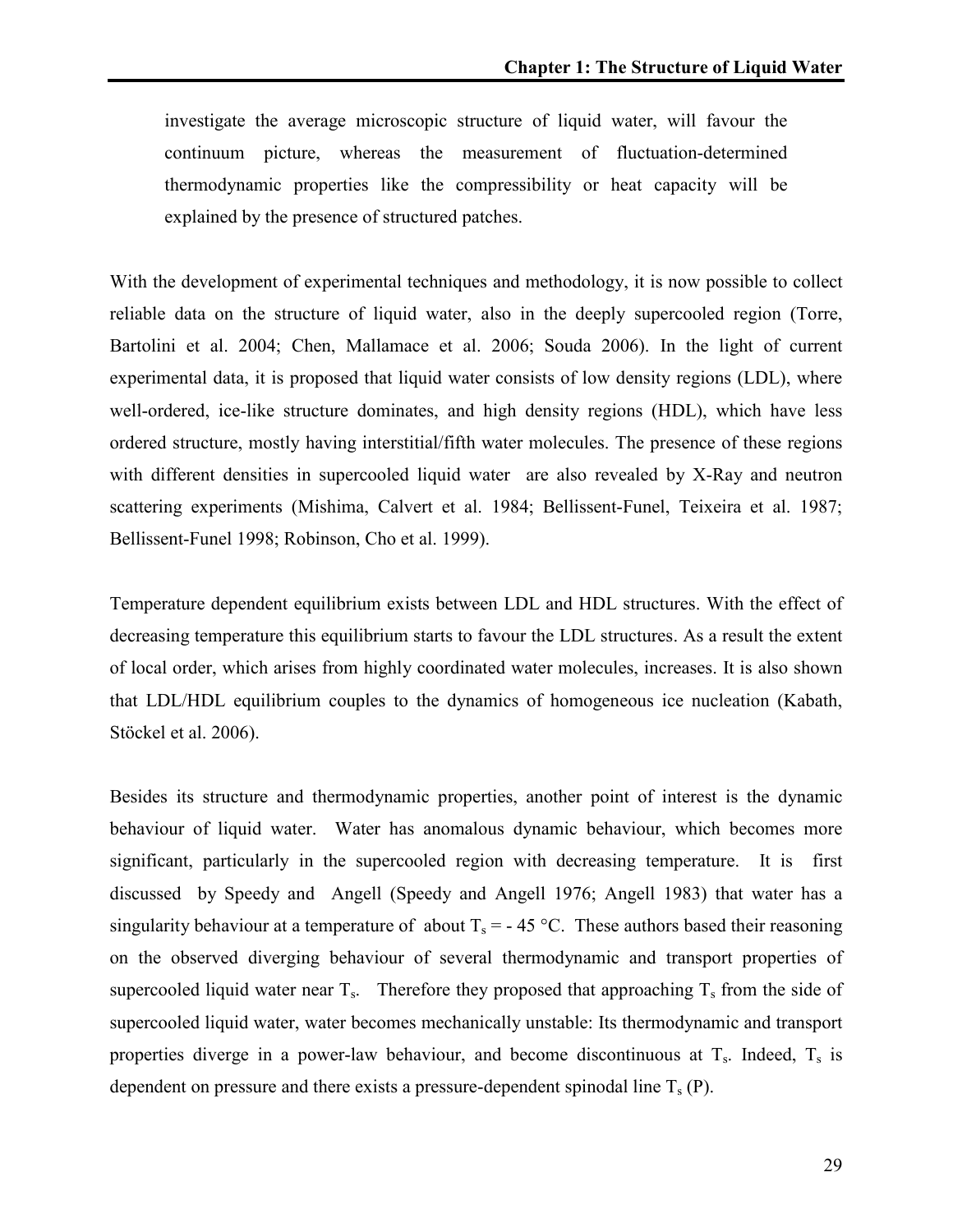Above view is at present called as "Stability Limit Hypothesis". It was the first attempt to explain the nature of anomalous behaviour of supercooled liquid water. However it was a "purely dynamic model", and was not sufficient enough to account for the "rich and anomalous thermodynamic behaviour" observed in metastable phases of supercooled liquid water (Torre, Bartolini et al. 2004). That's why other models such as "Liquid-Liquid Phase Transition Hypothesis" (Mishima and Stanley 1998) have been developed. The second critical point phenomena, that is proposed according to the phase transition hypothesis gives the basic inspiration to the current view of LDL /HDL mixture model of liquid water.

### 1.5 Supercooled Liquid Water

Supercooled liquid water attains more ordered structure that is similar to ice, with the decrease of temperature. Consequently, the number of broken hydrogen bonds is reduced, and the fourbonded water molecules become more concentrated. Besides, the decrease in the density and the increase in the viscosity points out to the increasing extent of four-bonded ice-like domains in the liquid. Therefore the ice-likeliness of water increases at high degree of supercoolings (Rasmussen and MacKenzie 1973; Pruppacher 1995).

Several stable and metastable phases of supercooled liquid water and glassy water is shown in Figure 1.7 in relation to the "Second Critical Point" (or equivalently called as Liquid-Liquid Phase Transition) hypothesis. As seen in Figure 1.7, the homogenous nucleation temperature  $T_H$ of liquid water occurs at -35 °C at atmospheric pressure. Homogeneous nucleation rates of liquid water has a very strong temperature dependence; therefore a few degrees below  $T_H$  liquid water freezes very rapidly making it highly impractical to obtain experimental data on the nature and structure of liquid water in a macroscopic scale.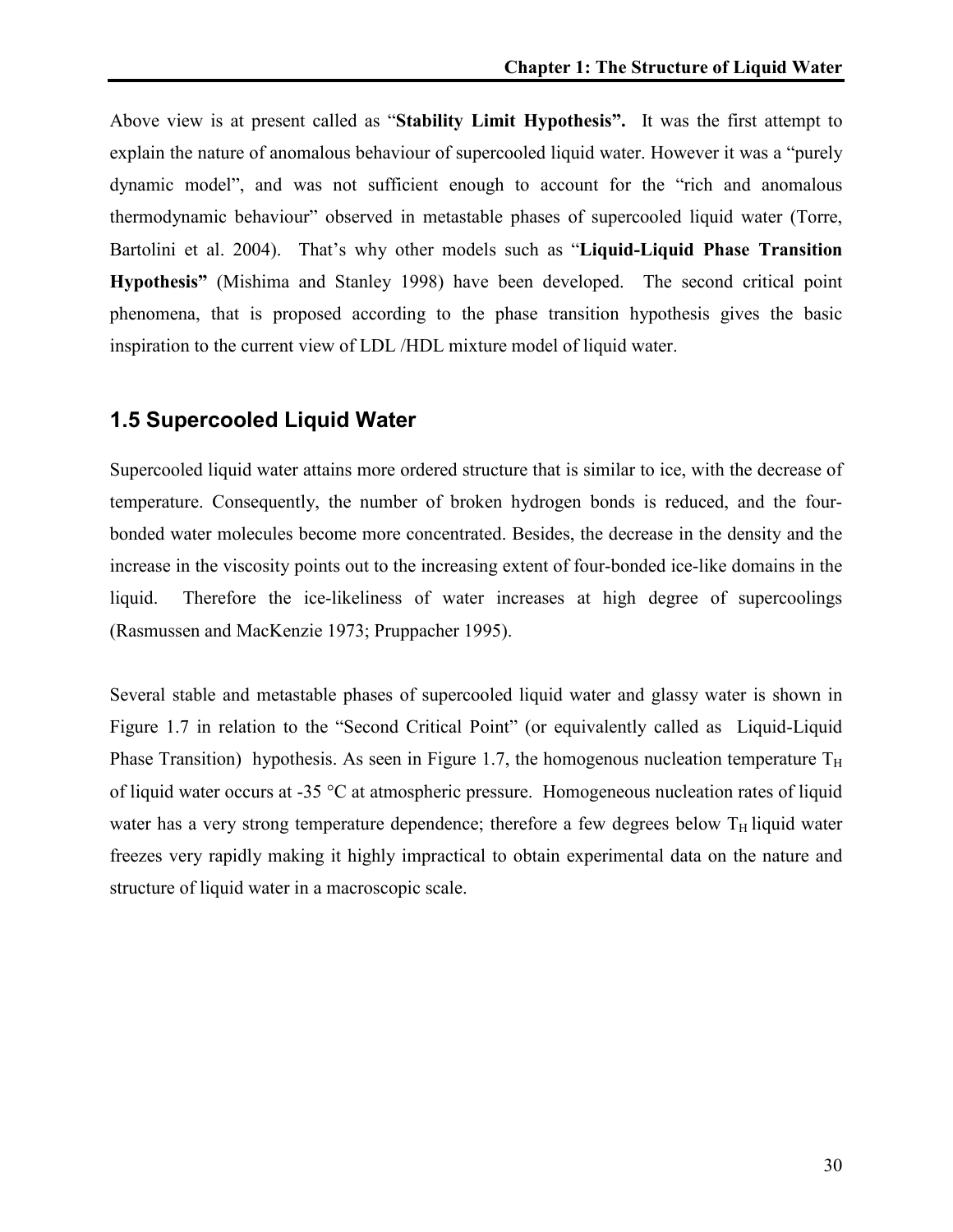

Figure 1.7: Phase relations between the stable and the metastable phases of liquid and glassy water.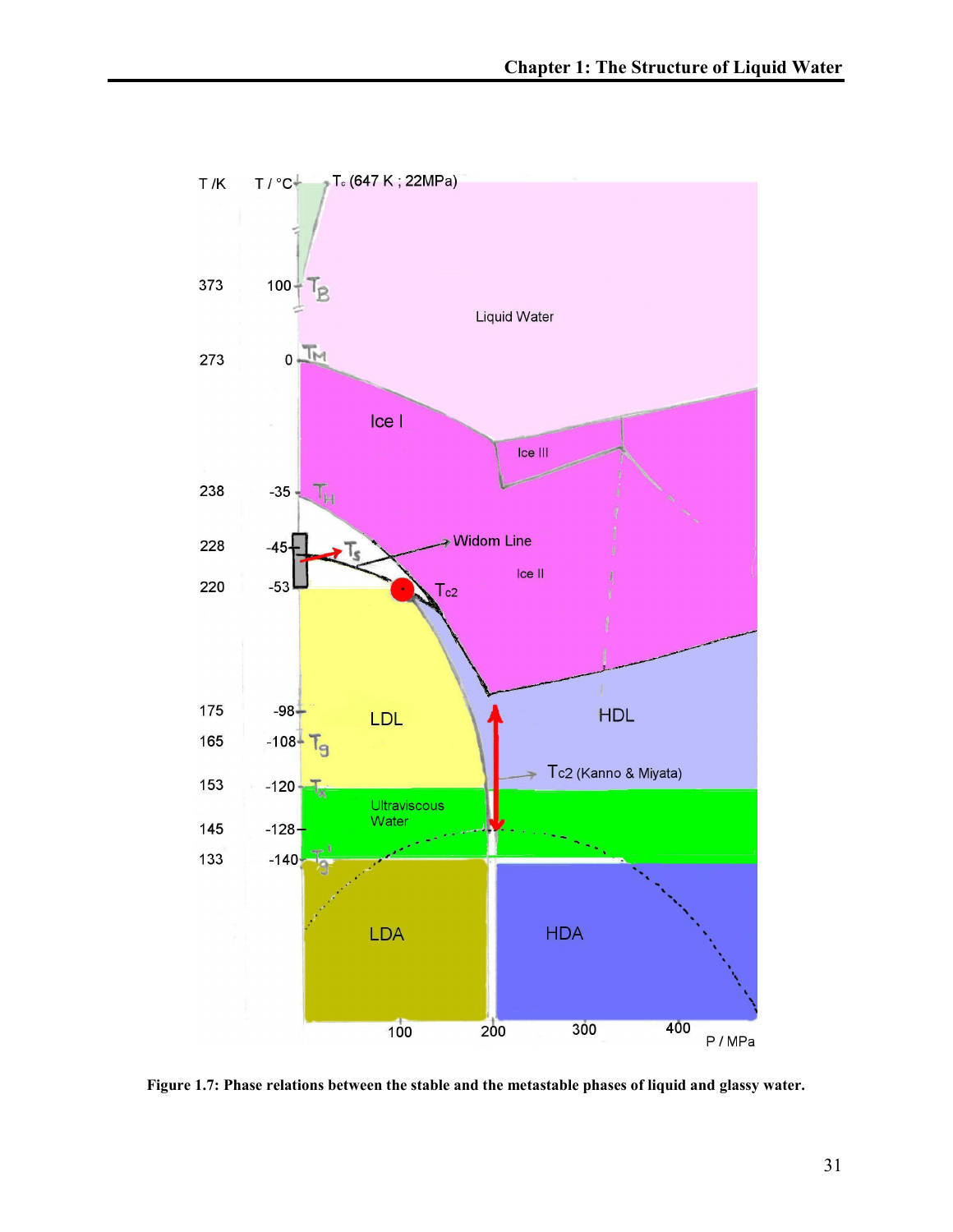The so-called singularity temperature  $T_s$  of supercooled liquid water falls just below the homogeneous nucleation limit, which makes it rather difficult to experimentally confirm the suggested discontinuous behaviour at  $T_s$ . According to the simple view of Mode Coupling Theory (MCT) of glass transition, the  $T_s$  should be the temperatures of dynamical structural arrest (Torre, Bartolini et al. 2004). However, since water is a very fragile glass former (Angell), it avoids dynamical arrest and crystallizes suddenly.

A rather new interpretation of the  $T_s$  is that the supercooled liquid water avoids singularity behaviour by sudden variation of its nature near  $T_s$ ; having a crossover from a fragile behaviour to strong behaviour. This kind of behaviour is supported by a recently conducted experimental study with confined water. Chen et al (Chen, Mallamace et al. 2006) obtained the self-diffusion coefficient and translational relaxation time data by nuclear magnetic resonance and quasi-elastic neutron scattering experiments. These data verifies that supercooled liquid water has a fragile to strong crossover (FSC) behaviour near 225 K, where also the decoupling of transport properties occurs (breakdown of the Stokes-Einstein relation).

The data of Chen et al challenges the stability limit hypotheses for the dynamic behaviour of supercooled liquid water, and supports the "Singularity-Free Hypothesis", which suggests strong changes in thermodynamical properties of liquid water near  $T_s$ , but a thermodynamic continuity above and below this temperature. These data also support the second critical point (SCP) hypothesis, since the decoupling of transport properties, i.e. the breakdown of Stokes-Einstein relation, implies "a dynamical or spatial" heterogeneity (Souda 2006). The spatial heterogeneity is thought to be caused by the coexistence of the LDL and HDL phases in the deeply supercooled regime.

The 2<sup>nd</sup> critical point is first proposed by Poole and Stanley et al (Poole, Essmann et al. 1992; Mishima and Stanley 1998). From the discontinuous behaviour of melting curves of high pressure ices, these authors suggested that SCP is at 220 K and 100 MPa as denoted by a big red point in Figure 1.7. According to SCP, it is possible to separate liquid water into two phases below a certain temperature near the coexistence line that lies under the second critical point. These phases are low-density liquid (LDL) and high density liquid (HDL) phases, which resemble the two amorphous forms of glassy water (ASW). The glassy water that is obtained below 140 K